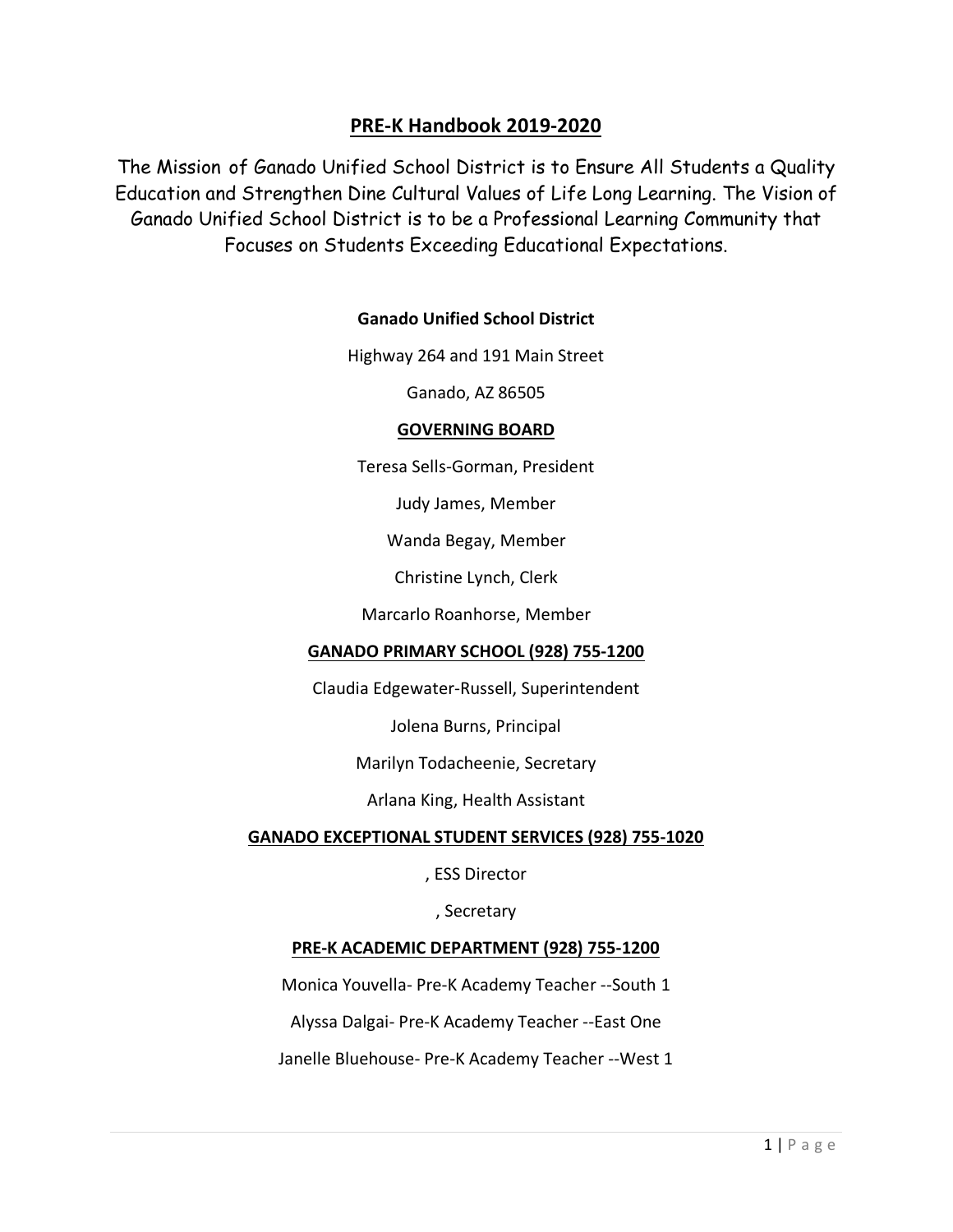# **GANADO PRIMARY SCHOOL**

#### **VISION**

The vision of Ganado Primary School and the Ganado Pre-K Academy program is to prepare all students to be creative problems solvers through good learning habits so they can build a solid educational foundation and become productive citizens.

#### **MISSION**

Our mission is to provide a quality education within a safe, nurturing, challenging and respectful learning environment to enhance all student' cultural values and leadership abilities.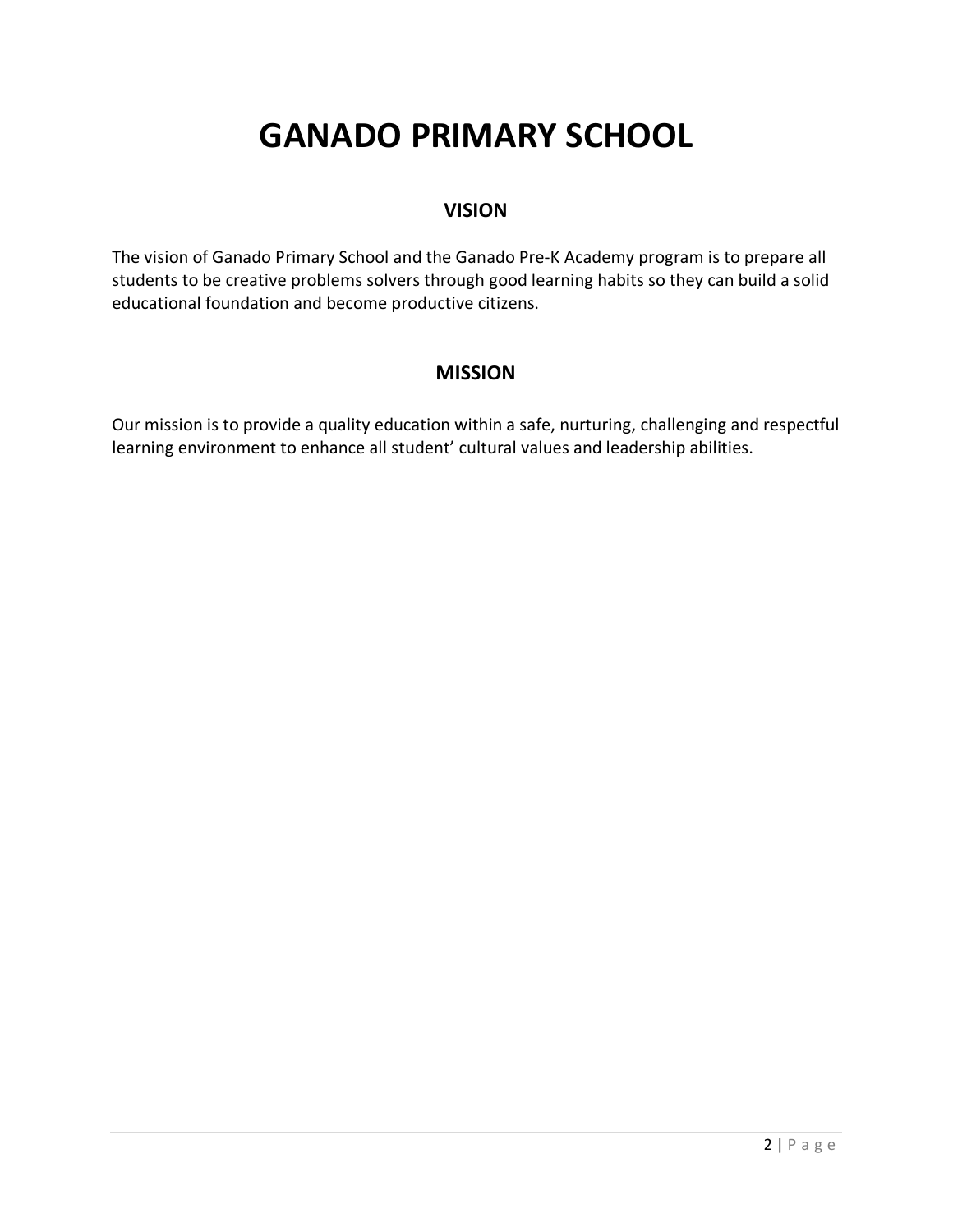# **Ganado Unified School District**

### **GANADO PRE-K ACADEMY PROGRAM**

#### **VALUES**

We, the stakeholders of the Ganado Pre-K Academy Program, value developmentally appropriate

Outcome Based Practice Child Centered Focus Collaboration Family Inclusive Approach Equal Learning Opportunism Respect

#### **DISTRICT PRE-K ACADEMY DESCRIPTION**

Due to the increasing number of preschool age children enrolling over the past five years, we anticipate the need to expand, create and reach out to our communities to develop a program generation of successful learners. Our Pre-K classrooms are officially licensed through the Arizona Department of Health Services (AzDHS) and overseen by the Arizona Department of Education (ADE) Early Childhood Department.

Our Ganado Pre-K Academy program is designed uniquely with child development as an emphasis on how our Pre-K students are able to perform complex tasks as he/she gets older. Our children will develop skills in the following five main areas:

- Physical Development
- Social Emotional Development
- Intellectual/Cognitive Development
- Speech and Language Development
- Sensory Development

Our classroom teachers and instructional assistants are trained to help our children develop and build on skills through developmentally appropriate activities that will promote cognitive (thinking), language, pre-literacy, gross/fine motor skills and social skills.

We want to help our children develop a love for learning so that they can excel in any academic environment they become a part of throughout the years. We encourage parents to read to their children every day, to recite nursery rhymes and sing children's songs at home or in the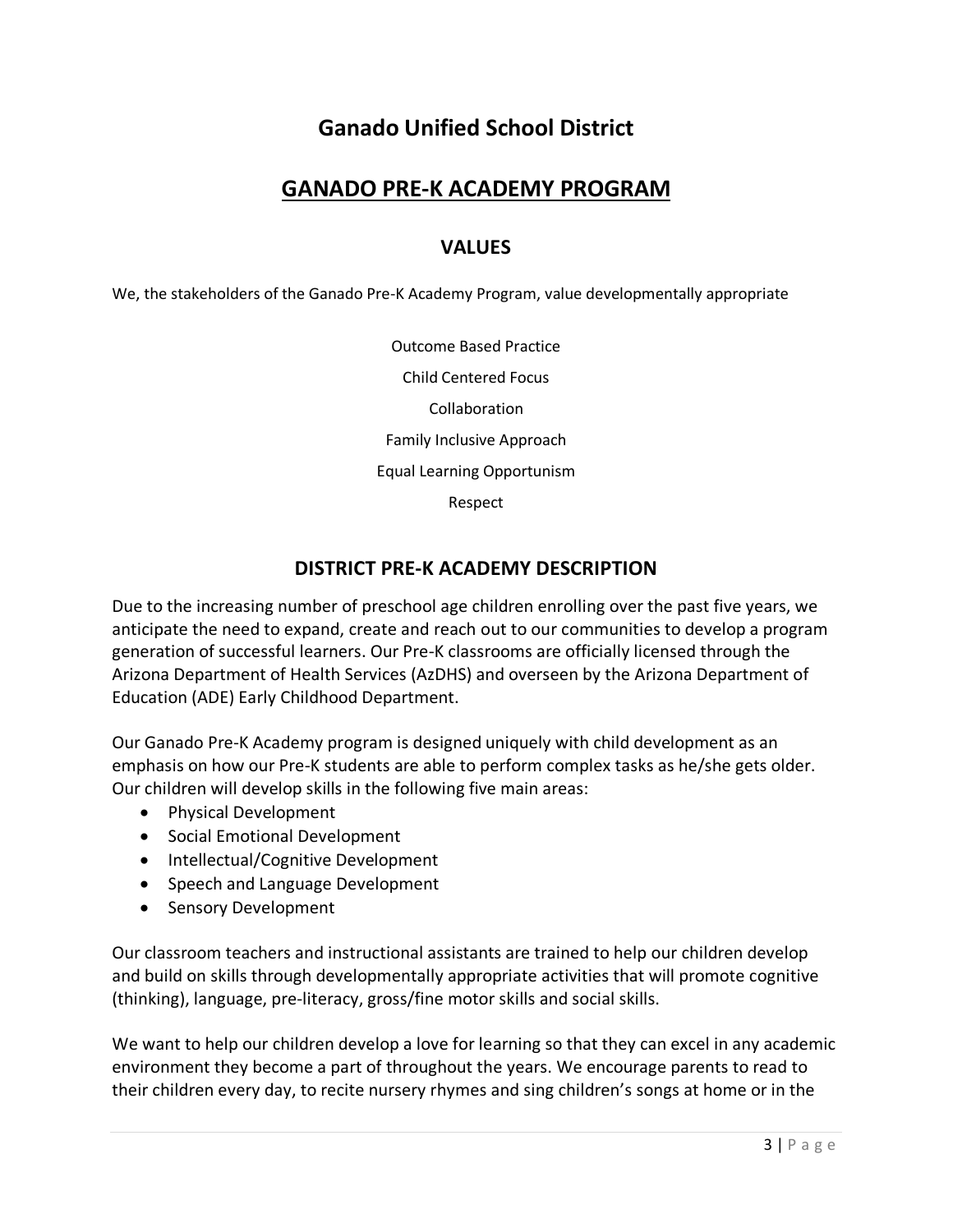car. Hearing the rhythm of language helps children to develop pre-requisite skills for learning to read in elementary school. Reading, talking and listening to children also provides a physical closeness that helps bond families.

We firmly believe parents are an integral part of our team and they are their child's first teacher. Having a young child/children is an exciting time in life, but can also be stressful and exhausting. If a child has special needs, we are also here as a resource to parents and to provide services that will meet the individual needs of their child. GUSD contracts with related service staff to provide program support for students who have an Individualized Education Plan (IEP). The Occupational Therapists, Speech-Language Pathologist, Physical Therapist, Hearing and Vision Specialist will work with our children to help facilitate development of skills to further assist in their learning.

The Ganado Pre-K Academy follows the GUSD district calendar year. Classes meet five days a week Monday-Friday, for six hours per day (8:00 am – 2:00 pm). During the preschool day, the children participate in a rich variety of activities, during which they experience many opportunities for learning. Each day your child will participate in circle time, small group activities, independent work time, snack time and movement activities. The children are given opportunities to make choices about activities and given a chance to talk about their activity choices. Throughout the year, many concepts are presented through play, songs, literature, finger play and other sensory related activities. Each Pre-K class will be given the opportunity to be a part of the Ganado Primary School Enrichment classes such as Library, Fine Arts, SPARKS, Computer Classes and Dine Studies.

In the area of guidance and discipline, our ultimate goal is that each child develops self-control and appropriate ways of solving difficulties. We establish clear, consistent classroom routines and procedures. We help guide children so they understand the classroom rules and expectations. We listen to the children and help them find ways of resolving their conflicts. We regard mistakes as an opportunity to learn. As a part of this learning process we always look for ways to redirect children to appropriate activities and help them make alternative choices. In some instances, a child may be removed from a situation for a short period of time in order for them to regain their self-control. The child is then given the opportunity to rejoin the group and appropriate behavior is modeled and encouraged. At all times, our emphasis is on using positive guidance and treating all children with dignity and respect.

# **GANADO PRE-K ACADEMY CURRICULUM**

The preschool curriculum is designed to meet the development needs of children. Play is the primary means of encouraging skills development for three, four and five year olds. The children are given the opportunity to actively manipulate materials and the physical environment and thus gain new skills by playing with each other and interacting with adults. Each child develops or learns at his or her own rate and new skills are acquired when the child is developmentally ready. Developmentally appropriate practice as set out by the National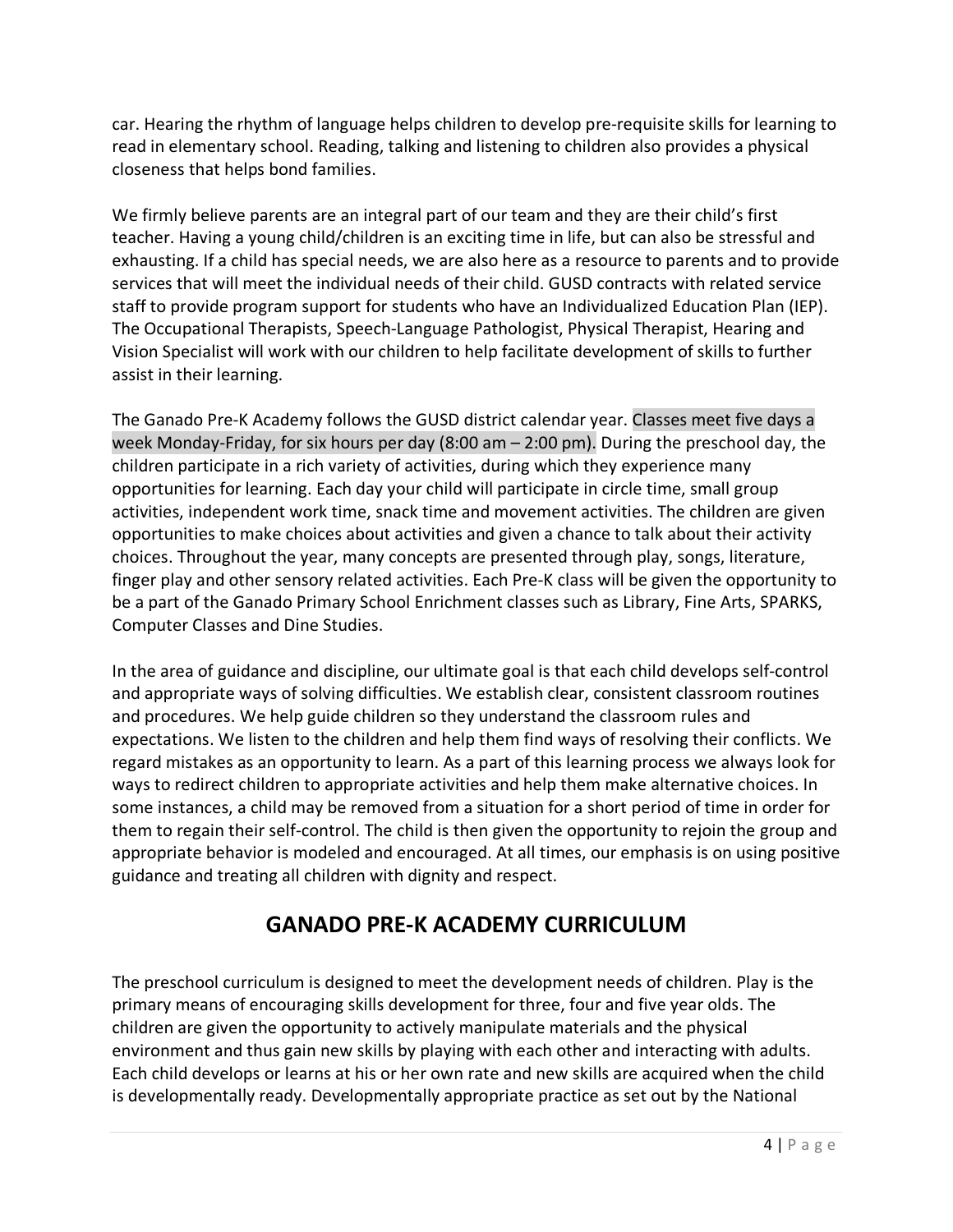Association of Education of Young Children is to provide your child with a balance of child directed and teacher directed activities.

The program combines music, movement, art, drama, large muscle and small muscle games and activities, language arts and concept development. Opportunities for social interaction provide experiences in which children learn to share and respect the rights of others, to understand themselves and how they positively affect their environment and to build on their basic skills.

We have a wonderful staff of teachers and para educators that are caring and nurturing professionals with the knowledge and skills to facilitate your child's learning and development. We ask that you make phone calls or conference with your child's teacher by appointment, as they need time before and after class to prepare for the children.

If your child has an Individual Education Plan (IEP), Therapeutic intervention is provided for children found eligible for related services personnel. If your child is found eligible for services by the Multidisciplinary Evaluation Team (MET), which includes you, the parent, as part of the team, then services by a Speech-Language Pathologist, Occupational Therapist, Physical Therapist, Audiologist, and/or a vision specialist would be provided. Most services occur within the context of the classroom environment, however, there are times when more individualized therapy may assist your child in meeting goals and generalizing skills to the classroom. There may also be times when during re-evaluation, your child would be individually evaluated. If your child receives more individualized serves such as these, we require your permission, and your child would be served in and out of the classroom.

Our Pre-K teams meet for trainings and planning on a regular basis set aside by the district calendar. They also meet in professional learning communities to discuss curriculum, student achievement and conduct program planning is often based on a theme that centers around the week's activities and in accordance to then Arizona Early Learning Standards/Common Core. More exciting ideas come from these planning sessions that make your child's experience fun and stimulating.

# **ONGOING PROGRESS MONITORING ASSESSMENTS**

The Ganado Pre-K Academy uses the Creative Curriculum and Teaching Strategies Gold as part of their ongoing progress monitoring assessment for all children in all areas of development. Results are reported to the Arizona Department of Education as part of the Office of Special Education Program (OSEP) requirements to report early childhood outcomes. The information is used to help drive instruction that meets the individual needs of each child whether it's a child with special needs or a typically developing child.

Monthly Child Find Screenings are conducted by the Ganado Unified School District ESS Program to help identify students who may have special needs. Information will be provided to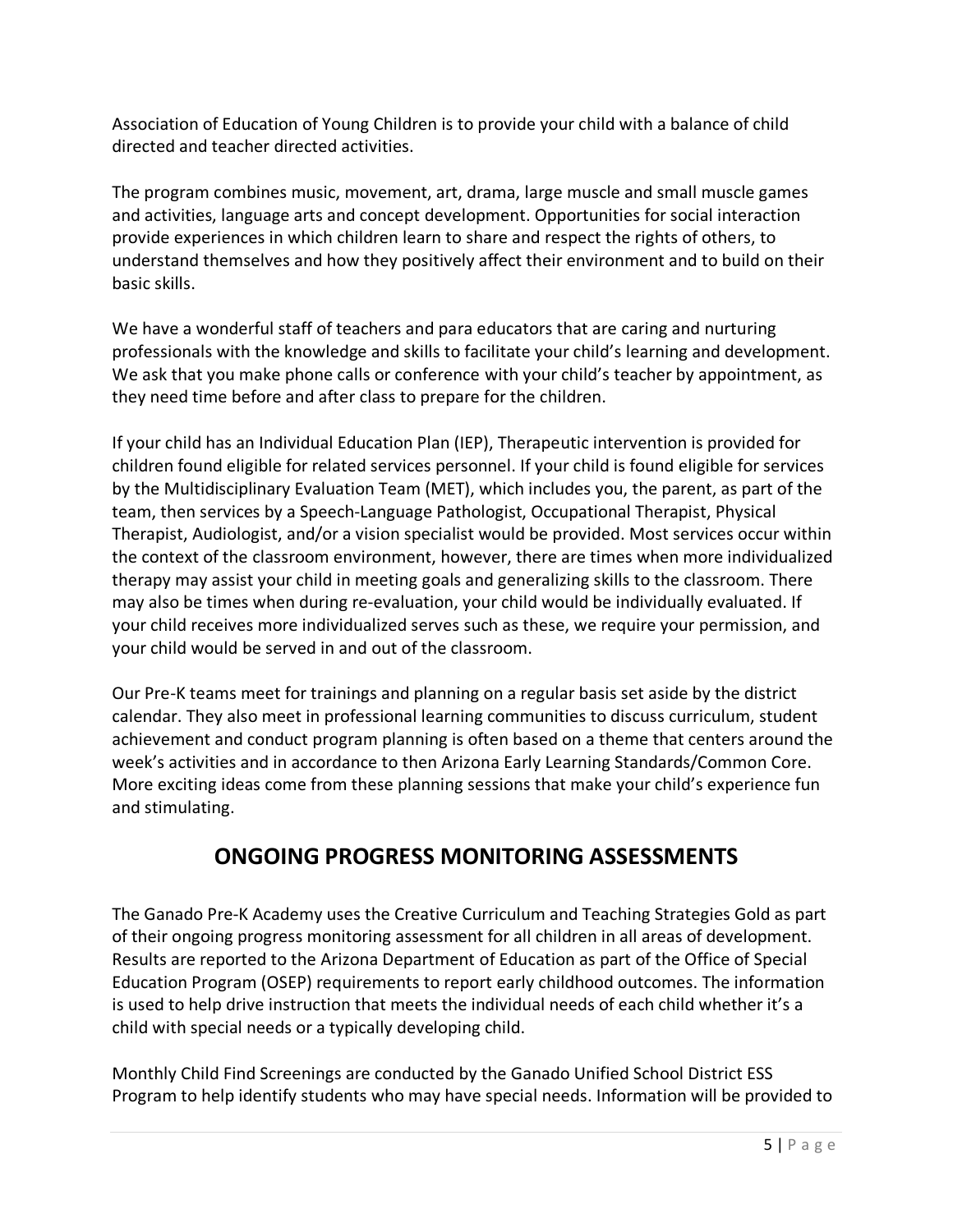parents as these dates and times are scheduled. These Child Find Screenings are open to the community and any child is welcome to participate.

Every Child that enters the Pre-K Academy will have a 45-Day Screening Form completed by the classroom teacher to assist in the identification of potential intervention services.

# **CAMPUS REGISTRATION REQUIREMENTS**

All parents must complete school registration at the front office off your child's school before beginning school. Please do so **PRIOR** to your child's first day to ensure that all paperwork with the school's registrar is in place. Both the preschool teacher and office require information found within the enrollment forms be available prior to attending school. Please notify the classroom teacher two weeks in advance if your child will be exiting the program.

# **REGISTRATION/ENROLLMENT**

All preschoolers preparing to attend the Ganado Pre-K Academy must be 3.6 years of age by September 1, unless the child has qualified for ESS services and therefore must be in by the age of 3. Parents/Guardians must complete a registration packet before entrance to the program. It is necessary to take the time to fill out or provide the following information to the school office:

Fill out:

- 1. GUSD Registration Packet
- 2. AZ Department of Health Services: Emergency Information and Immunization Report

Bring In:

- 1. Birth Certificate
- 2. Certificate of Indian Blood (CIB)
- 3. Documented Immunization Record
- 4. Social Security Card
- 5. Proof of Residency

#### Child Must:

1. Be potty trained unless they have a diagnosed disability with a condition that inhibits their ability to learn how to toilet. In which case students will be accepted with medical documentation and/or an IEP.

### **IMMUNIZATION**

Before entering the Ganado Pre-K Academy *all preschoolers* must be up-to-date with their immunizations. *A copy of their immunization record* stamped by the physician's office and includes the name of the office or clinic, address and phone number must be provided before your child can attend class. Nurse will give a clearance slip indicating immunization is up to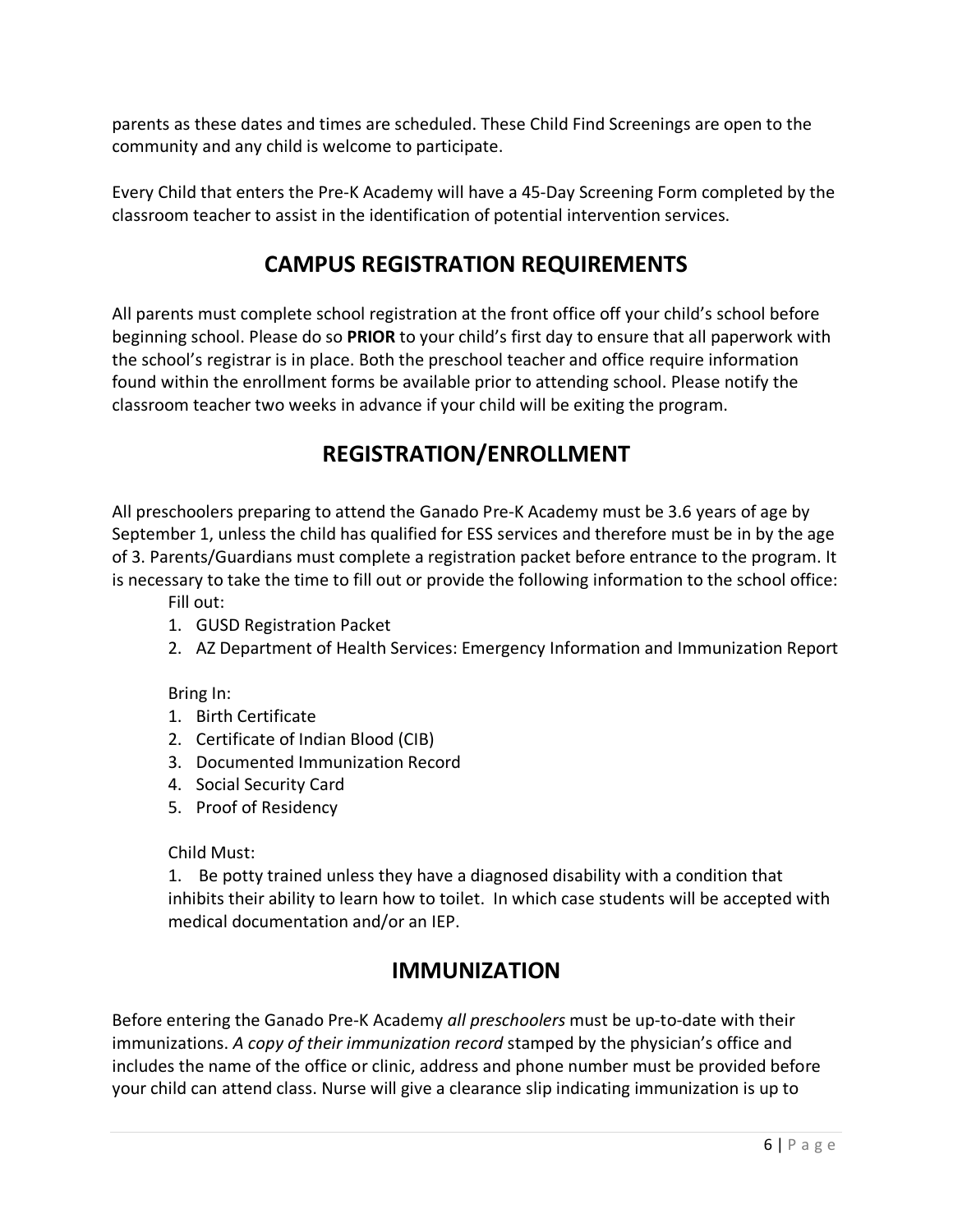date. Parents requesting a Medical or Religious Beliefs Exemption must provide an Arizona Department of Health Services form, completed and signed by parents and/or the student's physician or nurse practitioner.

Vaccination may be obtained free of charge through Indian Health Services. Call (928) 729-8000 for the location and times nearest your home. If you have any questions concerning immunizations, you may call your child's school nurse at (928) 755-1200 ask for the school health assistant. Your school health assistant also has further information on where free immunizations are available.

# **ATTENDANCE**

Our Pre-K Program is in high demand and there is a waiting list. Regular attendance for Pre-K Academy is expected. Being prompt for class is appreciated. Your child could be dropped from the program if there is a maximum of 10 consecutive day's absence. Excused Absences that are considered are for illness of student, illness in the family, death in the family, avoidance of exposure to severe weather, certain religious observances, and days of significant cultural importance. You are required to call and report your child's absence to the front office or contact the Pre-K teacher to discuss other questions or concerns of attendance or if a situation regarding attendance arises. Upon return to the school after an absence, a note explaining the reason for the absence must be provided to the front office, the front office will issue an admit slip that the student will give to the teacher.

We ask that parents of our students please give a two-week notice to the child's teacher if they will be leaving the program. This will enable us to allow another child to attend as soon as an opening occurs.

**Our First day of school will be July 31, 2019 and the last day of school will be on May 21, 2020**

### **TRANSPORTATION**

Parents/Guardians are responsible for transporting their children to and from school every day. Bus transportation is **NOT** provided during the school year.

Bus transportation by the school district is provided **only to students receiving special education services** as required by law. Parents of a student with an IEP have the option to waive the right to specialized transportation if they prefer to take their child to and from school on their own. The district only provides car seats to those who are under four years old or less than forty (40) pounds. If you know your child will not be taking the bus on a certain day or will be out sick, please call the Transportation Department at (928) 755-1130 and the Ganado Primary School at (928) 755-1200 so they can directly provide us the information.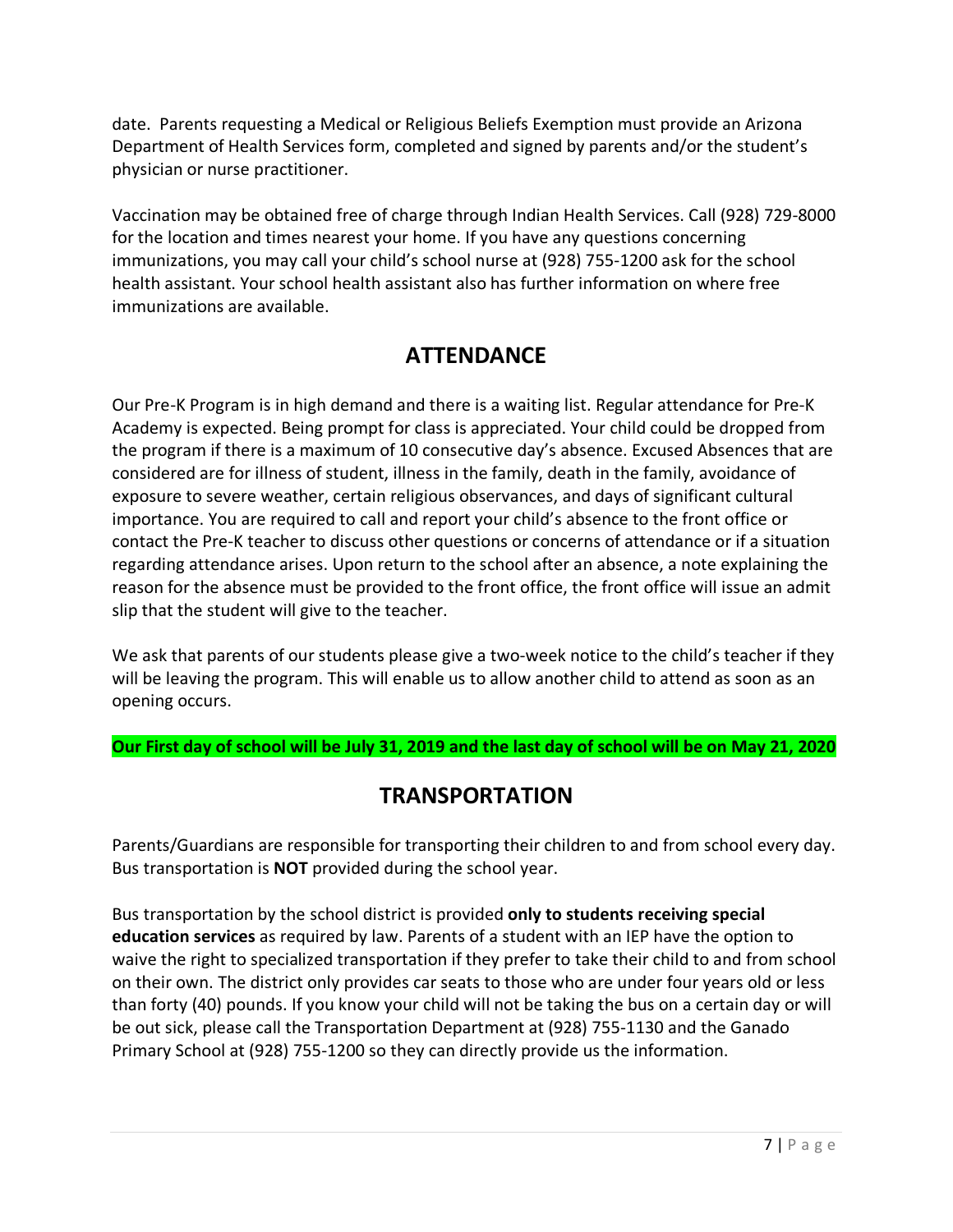# **ARRIVAL/DISSMISSAL POLICY**

**It is very important that parents/guardians/caregivers accompany the child** to the designated pick up and drop off area when they arrive at school. Parents/guardians are expected to sign in at the front office and remain with their child until a staff member is present to receive the child. The instructional assistant and/or certified teacher will accompany children who are transported by the district to the building/classroom. Children should be dropped off at school between 7:30 am – 7:50 am and picked up by 2:00 pm. If your child comes after 8:00 am will be considered tardy. When your child arrives to school after 8:00 am, you must go the front office and pick up a tardy slip. Early arrival and late pick-up of your children leave teachers without adequate preparation time and lunchtime. Please be considerate and time your arrivals and pick-ups accordingly.

At the end of the day, teachers will stay with students until a child is picked up by the authorized parent/guardian or adult. Please be prompt to the designated pick up and drop off area, as children tend to become upset, restless and/or afraid if you are late. If an emergency arises, call the school office so we may reassure your child. We cannot release our Pre-K students to anyone under the age of 18. Children will only be release to authorized parents or adults who are:

- Listed on the School Master System checkout list.
- Have a written note to release your child to a babysitter, carpool, family member or friend other than specified on your child's enrollment application. **Children will not be released to elementary age siblings.**

You must sign your child in and out with your child's teaching staff for late arrivals or early dismissal.

In-person you can inform Instructional Assistant and Certified Teacher when:

- Your child is getting picked up early.
- Who is going to pick up your child.

You **must** sign your child in and out with the preschool staff on a daily basis. Authorized adults may be asked to show photo identification prior to releasing a child into their care.

### **REGULATION**

The Department of Health Services, 150 N. 18<sup>th</sup> Avenue, Phoenix, AZ 85007, regulates your child's preschool facility. Their phone number is (928) 607-0726. Licensing inspection reports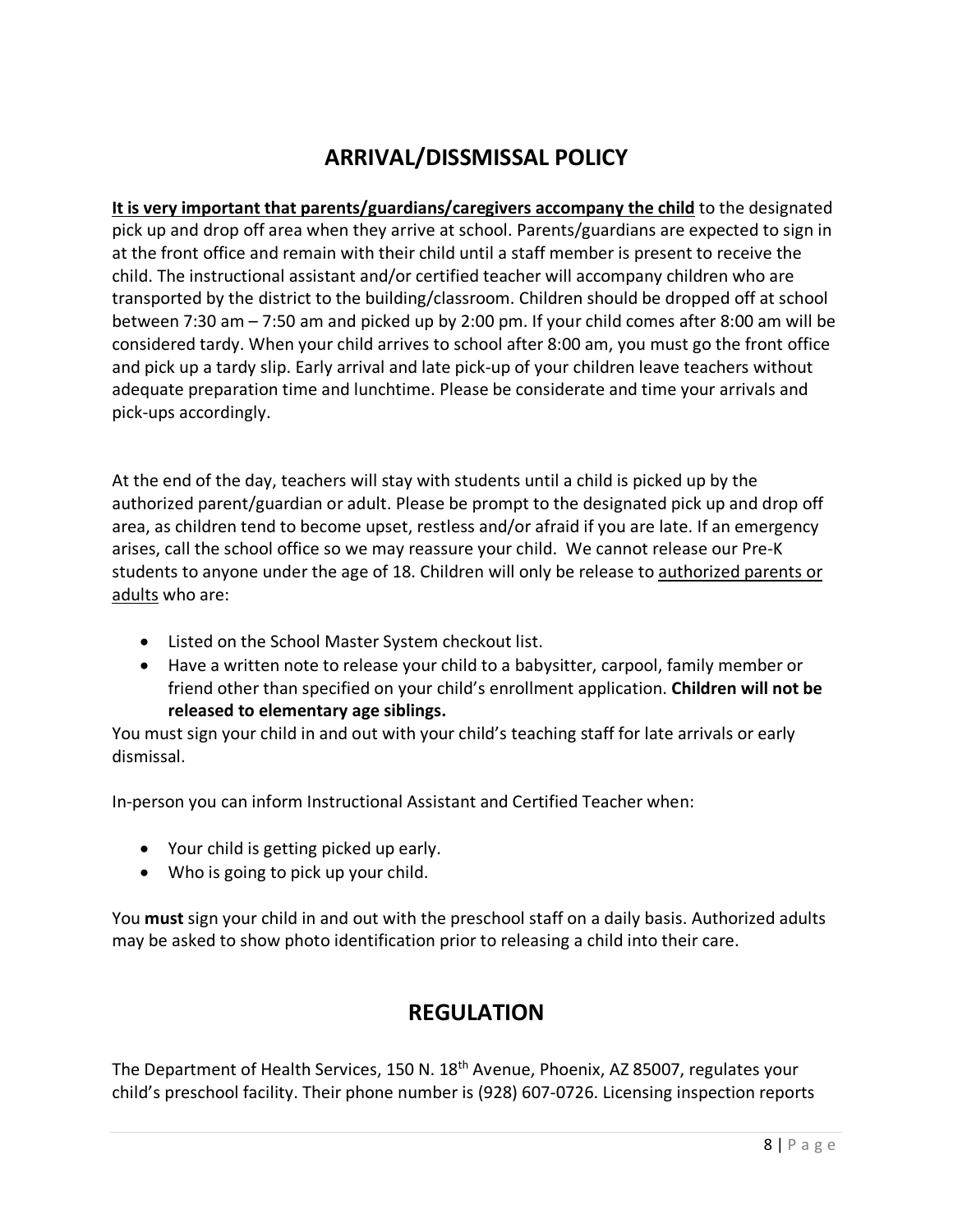are available upon request from the preschool site Director and/or Building Principal. Parents can also view the liability insurance upon request.

### **SNACKS**

Snacks may be provided by parents based on Department of Health Services Guidelines. Licensure guidelines require that snacks meet several criteria and packaging requirements. We encourage that students eat healthy snacks. A Food Allergies form must be completed to notify staff of any allergies your child has and these foods will be avoided. If unsure, please fill out the form just to be cautious.

### **BACKPACKS**

Please provide your child with mesh/clear backpack big enough to hold a folder with his/her name on it. It will be used as a "School to Home" communication to transport papers, artwork, special items, permission slips, notes, etc. We ask that you keep it in a special place so it will be available to your child when he/she prepares to come to school. A great deal of learning can take place as he/she takes on responsibility for his/her own backpack. Please check your child's backpack daily.

Encourage your child to keep personal items at home. We are not responsible for personal items brought to school, we kindly ask that you check your child's backpack to ensure they do not bring unnecessary items to school. The school provides materials for your child to use daily.

For the protection of students and staff, **ALL bags in G.U.S.D. schools are required to be completely mesh or clear.** If a solid bag is found to be the possession of a student, the bag will be confiscated. If there is reasonable suspicion that a search of the backpack would reveal evidence of a violation of a school rule or law, the bag will be subject to search. Parent pick-up will be required for all confiscated bags. Additionally, the district will not be liable for any loss, damage, or theft of any confiscated bags or items in the bag.

# **TEACHER CONFERENCES AND EARLY DISMISSAL**

Parent-Teacher Conferences for the Ganado Unified School District are held every quarter. Dates and times will be sent home, available via the weekly bulletin and/or posted on the school message board. We encourage you to attend, your involvement is crucial. Parents are welcome to contact the preschool teacher and schedule a conference with the staff at any time. Some conferences may be scheduled in conjunction with Annual Reviews for special need students and may therefore occur at the other times than during conference weeks.

The Pre-K Academy follows the same late start or 2-hour delay schedule as the K-2 grades within our building. There are typically early dismissal days during conference weeks and during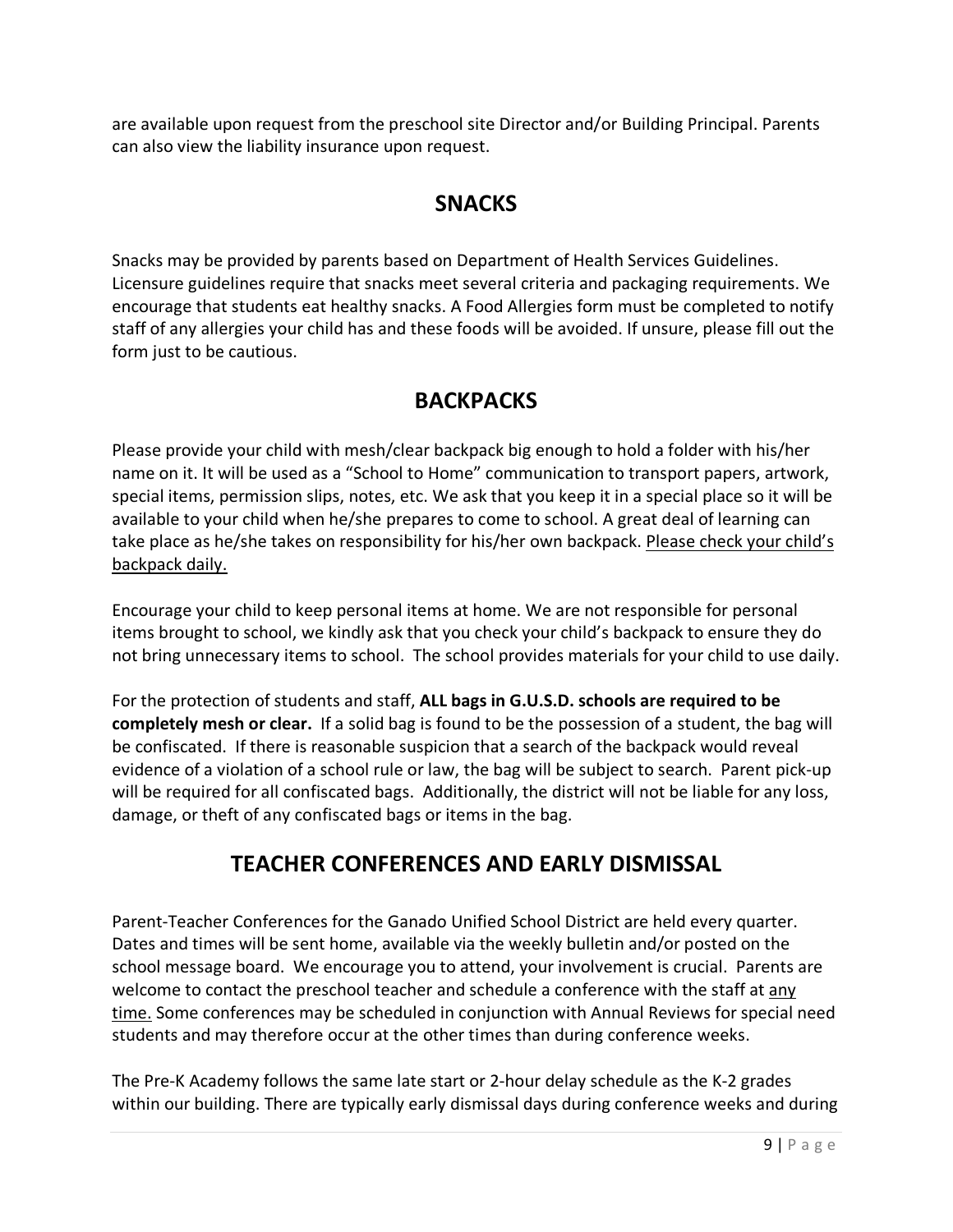in-services. Please make sure to have arrangements made in advance for the late start of early dismissal schedule. Please refer to the Ganado District Calendar for these dates and times.

### **MEDICAL CONDITIONS AND ADMINISTERING MEDICATION**

Parents of guardians of any child reenrolled in Ganado Pre-K Academy must notify the teacher and school nurse/health assistant of any medical conditions requiring special attention or consideration, including any known allergies (including food allergies).

A Medication Consent form will need to be completed by the child's parent/guardian and kept in the school health office for any child requiring the administration of any medication during the preschool day. The school nurse/health assistant will administer medicine. Medicine must be in the original container and clearly labeled. Students are not allowed to carry medication or administer to themselves.

# **EMERGENCY FIRST-AID AND ILLNESS**

Emergency first aid is provided by the building health assistant for each classroom. When a student becomes ill at school, a staff member accompanies him/her to the nurse's/health assistant's office until the parent or guardian arrives. *Please cooperate by picking up your child promptly***.** We will not call unless your child needs to be sent home due to illness. A check-out form will need to be completed.

For this reason, it is of **vital importance** to keep your child's emergency card up to date, which includes the following:

- Current home address and telephone number.
- Place of employment and phone/cellular number of both parents/guardians.
- Name of 4 authorized people who are responsible for the child event parents cannot be located immediately if an emergency occurs.

Children who are ill **MUST** be kept home from school. **Children with fever, diarrhea or vomiting in the previous 24-hour period must be kept home from school.** If your child will be out sick, please call the school office to inform the teacher and at-home work or activities will be provided.

Parents will be notified by letter if there is an outbreak of any communicable diseases.

Parents will be notified at least 48 hours before a pesticide is applied on the facilities premises. Signs will be posted once pesticide has been sprayed to notify parents that the spraying has been completed.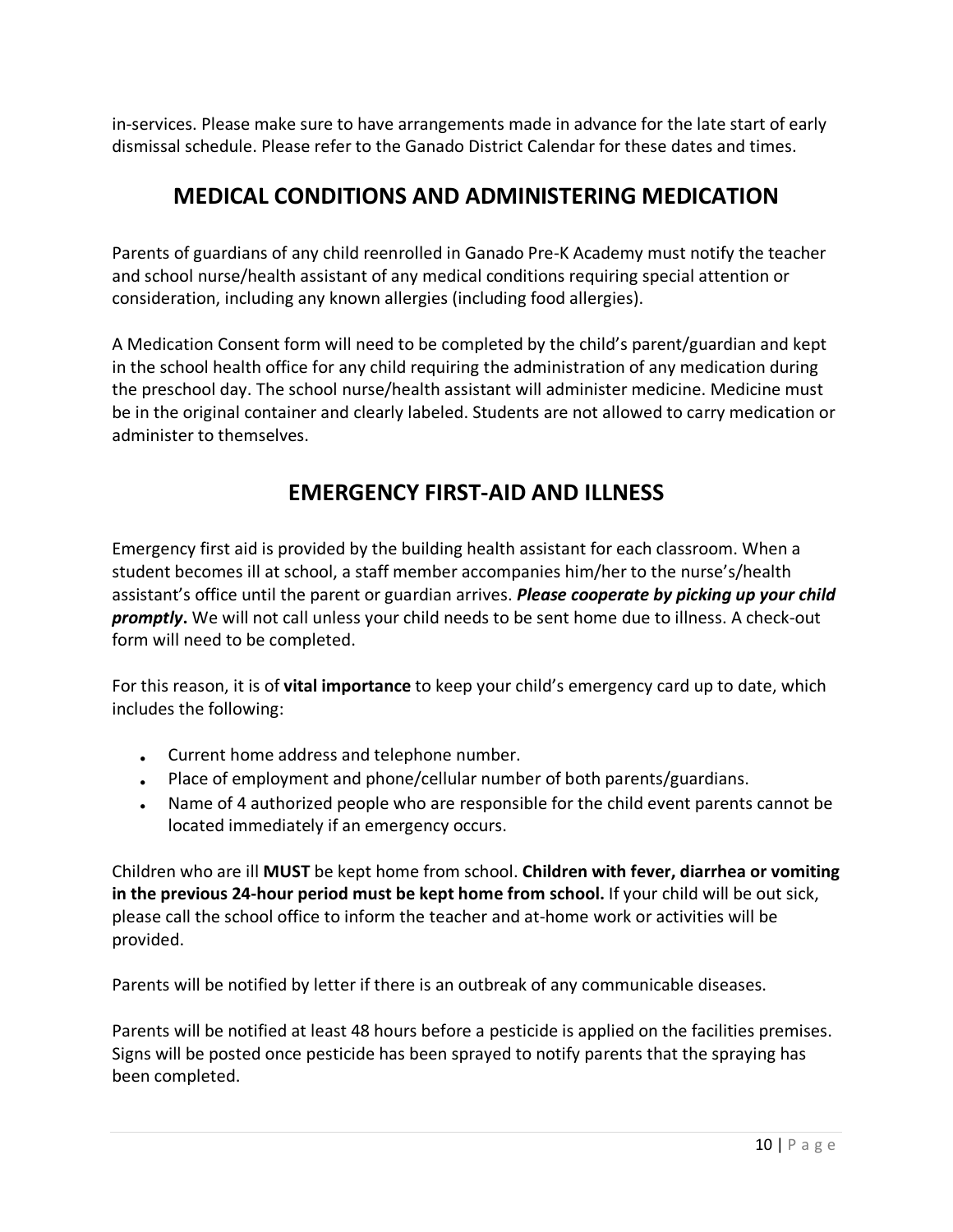### **FIRE DRILLS**

Unannounced evacuation/fire drills must be conducted at least once every 30 days as required by law. Emergency evacuation plans are posted in each classroom. Your child will be taught how to follow the appropriate evacuation procedure and will be accompanied by the certified teacher and the instructional assistant.

# **DISCIPLINE GUIDELINES/POLICY**

Effective discipline begins with prevention. The preschool program's preventions strategies include the following:

- Demonstrate appropriate coping skills
- Prepare a safe and age appropriate environment
- Schedule events with the children's needs in mind and
- Provide consistent and fair rules.

### **NOTICE TO PARENTS**

Arizona law requires that bullying and hazing policies be printed in student handbooks each year. Below is a portion of the District's bullying and hazing policy applicable to the Pre-K Academy. We encourage all parents and guardians to discuss respectful and safe behavior with your preschooler, and explain the teasing, unkind words, hitting, kicking, pinching, biting, and similar hurtful behavior is not allowed at preschool.

Harassment, intimidation, or bullying by one student or student group by another will not be tolerated. Bullying includes repeated acts over time that involve a real or perceived imbalance of power with the more powerful person or group attacking those who are less powerful. Bullying can be physical in form, such as pushing, hitting, kicking, spitting, stealing; verbal, such as making threats, taunting, teasing, or name-calling; or psychological, such as social exclusion, spreading rumors, or manipulating social relationships. Additionally, bullying can be manifested through written, verbal, physical or emotional means and may occur in a variety of forms.

Disciplinary action may result for bullying that occurs outside of the school and the school day when such bullying results in substantial physical, mental, or emotionally negative effect on the victim while at school, or where such acts interfere with the authority of the school system to maintain order.

Additionally, there shall be no hazing, no solicitation to engage in hazing, or any student enrolled in the District's schools. Aiding and abetting another person who is engaged in hazing is prohibited. Hazing is defined as any intentional, knowing, or reckless act committed by a